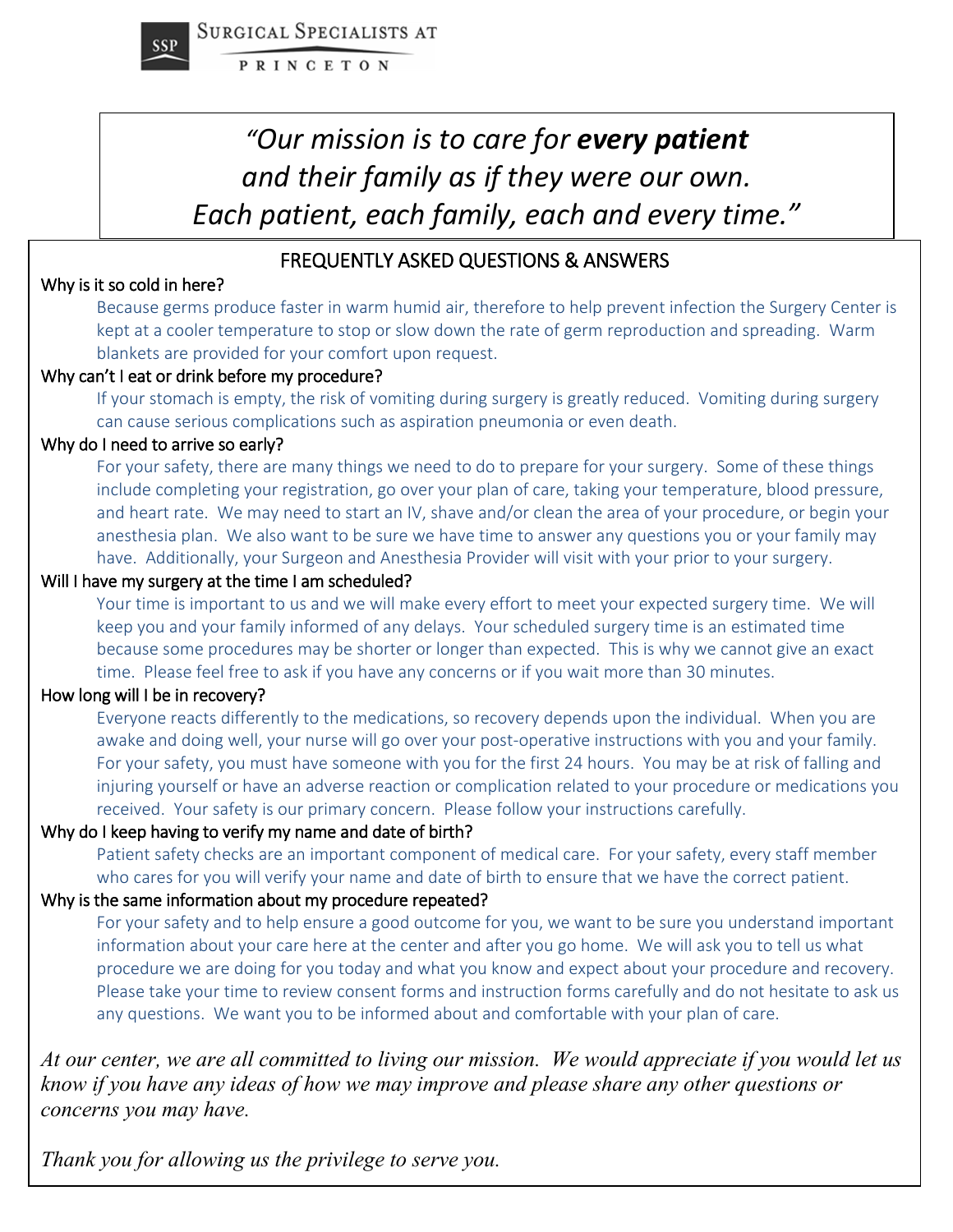SURGICAL SPECIALISTS AT



**PRINCETON** 

### **Anesthesia Side Effects**

Side effects of anesthesia can occur during a surgery or procedure, or afterward when you are recovering and the anesthesia is wearing off. The possible side effects vary, depending on what kind of anesthesia you have: general, or local. While some side effects that occur after surgery may be uncomfortable or frustrating, most don't last long.

#### If you've had any of these or other side effects or complications with past procedures, tell your anesthesiologist, who may be able to give you medicine before or after the procedure, or make other adjustments to prevent it from happening again.

#### General Anesthesia (sedation provided through inhaled or intravenous – IV – medications):

The side effects of general anesthesia can include:

- Nausea & vomiting This very common side effect can occur within the first few days of having surgery & can be triggered by a number of factors such as medication, motion, and type of surgery.
- Sore throat The tube that is put in your throat to help you breathe can leave you with a sore throat after it's removed.
- Confusion Confusion when waking up from surgery is common, but for some people particularly those who are older – confusion can last for days or weeks.
- Muscle aches The medications used to relax the muscles so a breathing tube can be inserted can cause soreness.
- Itching This is a common side effect of narcotics, one type of pain medication sometimes used during general anesthesia.
- Chills and shivering (hypothermia) This is common when patients regain consciousness after surgery. It can occur in up to half of patients. Researchers aren't sure, but think it might be related to the body cooling down.

Rarely, general anesthesia may cause more serious complications, including:

- •Postoperative delirium or cognitive dysfunction In some cases, confusion and memory loss can last longer than a few hours.
- •Delirium This can last for a few days after surgery. Occasionally, patients can become confused, disoriented or have problems remembering things. It can come and go, and usually disappears after about a week. This condition can be more common when patients are transferred to intensive care after surgery and remain there for several days.
- •Cognitive dysfunction People with heart disease, lung disease, Alzheimer's disease and Parkinson's disease, or who have had a stroke, may be at risk for long-term memory loss. Their ability to learn, concentrate and think may be lessened.
- •Malignant hyperthermia Some people inherit this serious, potentially deadly reaction to anesthesia that can occur during surgery, causing a quick fever and muscle contractions. If you or your family member has ever had heat stroke, or suffered from the condition in a previous surgery, be sure to tell the physician anesthesiologist.

#### Regional Anesthesia regional (numbing only part of your body):

The potential side effects of regional anesthesia (such as an epidural or spinal block, in which an anesthetic is injected in the lower back or a peripheral nerve that affects sensation to an area of the body), include:

- Headache This can occur a few days after the procedure if some of the spinal fluid leaks out.
- Minor back pain Soreness can happen at the site where the needle was inserted into the back.
- Difficulty urinating Because the area below the waist is numbed, it may be difficult to urinate.
- Hematoma Bleeding beneath the skin can occur where the anesthesia was injected.

Serious but rare complications include:

- •Pneumothorax When anesthesia is injected near the lungs, the needle may accidentally enter the lung. This could cause the lung to collapse and require a chest tube to be inserted.
- •Nerve damage Although very rare, nerve damage can occur, causing temporary or permanent pain.

#### Local Anesthesia Injection (numbing a small area):

Injection of local anesthesia numbs just the part of your body requiring minor surgery or a procedure. Side effects are minimal and usually are related to how much anesthesia is injected.